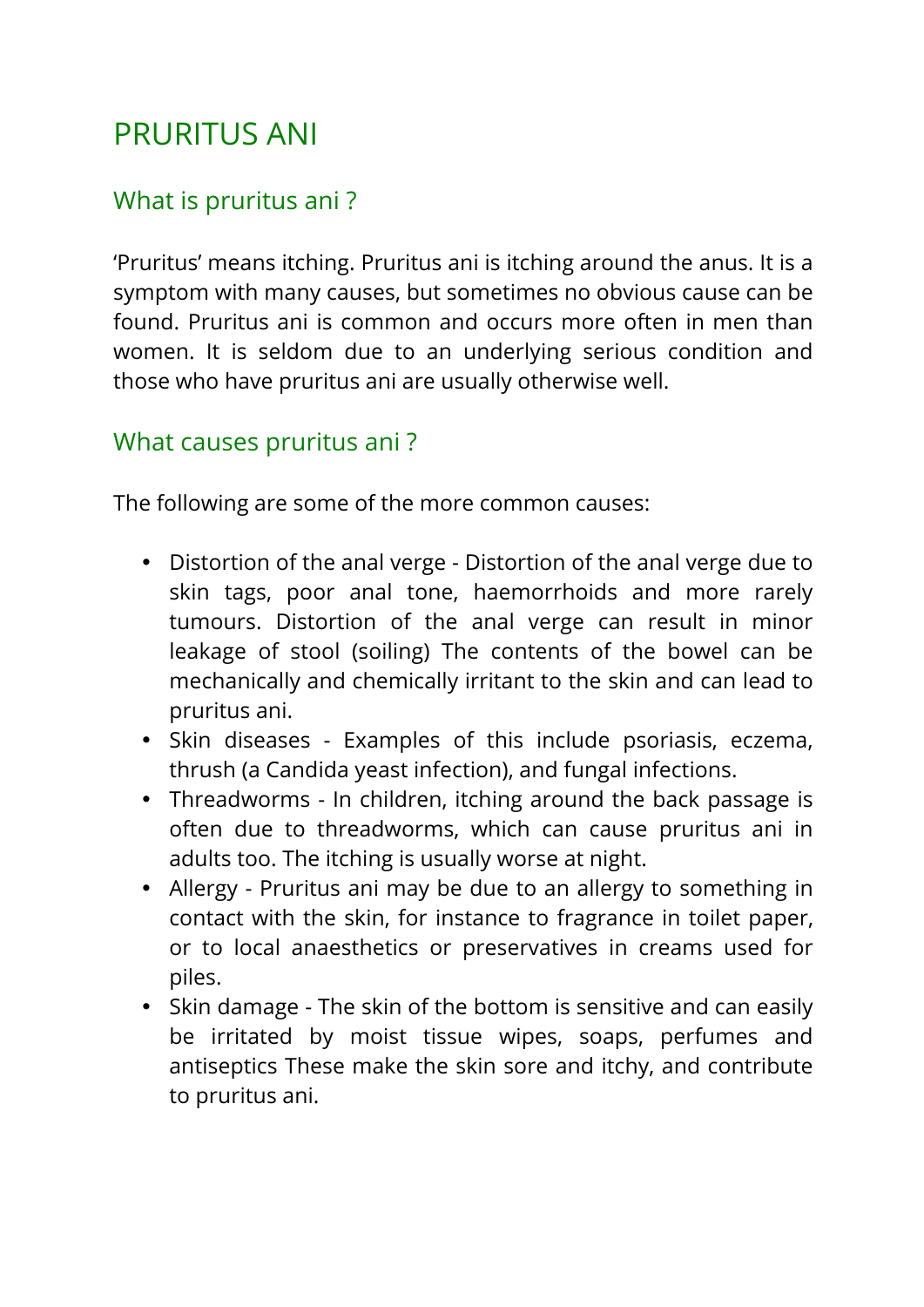• Sweating - The skin around the back passage is often moist with sweat. If long periods pass without ventilation to the area, for instance if you sit down for a long time or wear tight underwear, the skin can be irritated further and become itchy.

## What are the symptoms of pruritus ani ?

Itching is the main symptom, often occurring after the bowels have opened. Itching may be experienced during the night interfering with sleep. Patients may scratch themselves in their sleep. Sometimes the skin becomes sore and can crack or 'fissure' after scratching, making it uncomfortable to open your bowels.

## What does pruritus ani look like?

The skin around the anus may look inflamed and thickened, and show scratch marks. Small fissures may occur and these may feel painful and sensitive, and bleed.

#### Determining the cause

Mr Jourdan will want to find out why you have pruritus ani. There may be clues in your history but he will also need to examine you to exclude skin conditions, threadworms, haemorrhoids and tumours. You will most likely need to have procto-sigmoidoscopy (a look into the anal canal and rectum with a scope). This may be done in the outpatient department or as part of a flexible sigmoidoscopy in the Day Unit (see info sheet on having a Flexible Sigmoidoscopy)

#### **Treatments**

As there are so many different causes of pruritus ani, there is no one treatment that can cure all cases. It is important to have a correct